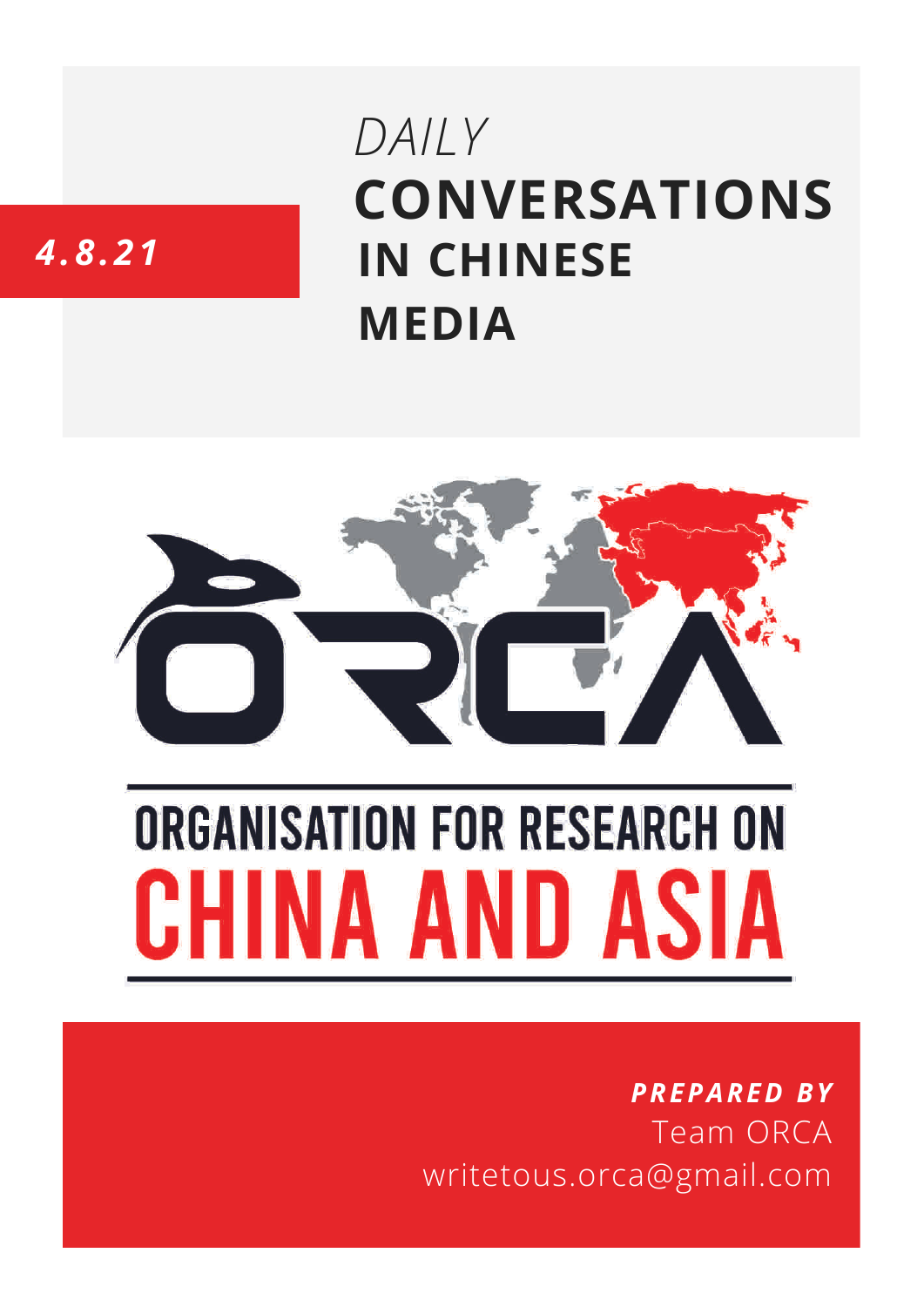#### **I. Social Media Chatter in China**

- **Upcoming Chinese airport opposite India-China-Nepal trijunction:** An OSINT twitter handle has uploaded a satellite image of an upcoming Chinese airport opposite Indo-China-Nepal Trijunction at Burang County, Tibet. It can be seen in the picture that surface levelling work is going on (see Image 1). The airport would be located at an elevation of 4200 m. with a runway length similar to Ngari airport (between 4500-5000 m).
- **India's first indigenous aircraft carrier Vikrant's (IAC-1) journey followed closely on Weibo:** Many military observer accounts also posted about Vikrant with the details such as it is expected to enter service in August 2022, and will be equipped with MiG-29K fighter jets, Ka-31 airborne early warning helicopters, MH-60R multi-purpose helicopter among others.
- **Weibo military observer account says that during Galwan, Xinjiang Transportation Construction Group was tasked with ensuring smooth roads around border:** The group immediately organized the deployment of personnel, equipment, materials, etc. to the front line, and it only took three days for all employees to arrive at their posts. The post then goes on to explain the hard adaptation the workers had to go through and recounts stories of their perseverance. The post also states that the Indian side obstructed work many times as it grew nearer to border frontier but the project was successfully completed nonetheless.
- **Weibo military observer account says TV series about army's special warfare is not passing review checks:** Even after two years post wrapping up filming, the series is not getting approval for release as reportedly China defeats India in the series; the user has wondered why the authorities are concerned about this as the narrative is in their favor.
- **A number of critical voices on the handling of the flooding in Henan have arisen on Weibo:** People are [calling](https://chinadigitaltimes.net/2021/08/translation-compilation-my-husband-john-doe-camera-crimes-zhengzhous-men-in-black-our-media-was-brave-once-alternative-voices-on-henans-floods/) out the mishandling of the floods and grieving over loss of life and livelihood.

#### **II. News in China**

Chinese state media has reported that the Ministry of Education has issued a notice that starting from the fall semester of 2021, all kindergartens in ethnic areas will use the national common language to carry out childcare and instructional activities. It aims to further strengthen the promotion of the national common language (mandarin Chinese) and utilize the critical period of language learning in early childhood.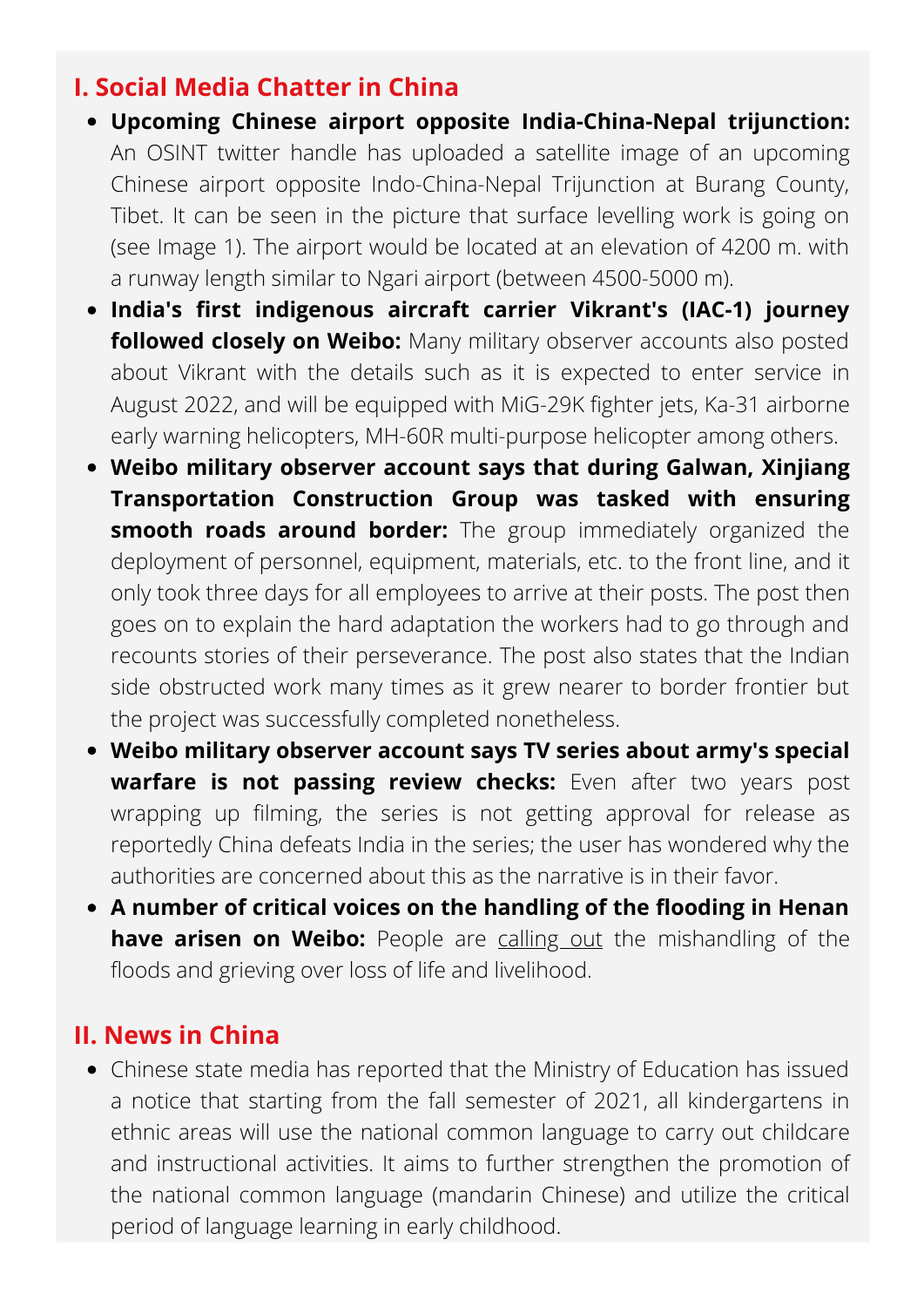- Chinese and anti-Chinese Communist Party (CCP) Tibetan media has reported that a "summer camp" by the name "snow eaglet" started on 26th July in Rong He military training centre near Pagsum Lake in Nyingchi, Tibet. Hundred of students between the age group of 8-16 participated. It was organized by the Tibet Autonomous Region Sports Bureau, the Education Department of the Tibet Autonomous Region and the administrative committee of the Liuwu New area of Lhasa. Director of the Sports Bureau of Tibet says this military summer camp was to cultivate good behavior. [Videos](https://vimeo.com/582428376) and [pictures](https://freetibet.org/news-media/na/new-military-education-camps-tibet%E2%80%99s-youth-constructed-nyingtri) of the camp show emphasis on physical activities.
- Post the China-Association of Southeast Asian Nations (ASEAN) foreign ministers meeting, Xinhua has reported that China reiterated its support of ASEAN centrality in the region and stated that Beijing does not approve of or seek participation in any venture that undermines the same.
- Zhengzhou has reported a total of 101 people [infected](https://www.guancha.cn/politics/2021_08_04_601681_s.shtml) with the virus in this round of the epidemic.

### **III. India Watch**

- China's ASEAN outreach (both with the organisation and with specific ASEAN states) remains central to Beijing's regional power ambitions. India's own ASEAN connect (strengthened great via its Act East Policy (AEP)) has dwindled amidst the pandemic, even as New Delhi meted out healthrelated aid, vaccines and equipment.
- Taiwan has [welcomed](https://twitter.com/MOFA_Taiwan/status/1423052183973466113) the US State Department's approval of a proposed US\$750M arms sale of howitzers to Taiwan. Taipei has stated that the decision by the US demonstrates the Washington's commitment to the Taiwan Relations Act & the Six Assurances. China has [stated](https://www.zaobao.com.sg/realtime/china/story20210805-1178397) it will undertake necessary countermeasures for this move.
- As US and Japan -both vital strategic partners of India -begin orienting a stronger stand vis-a-vis Taiwan, the time for New Delhi to revisit its own Taiwan policy is now. The growing ties between [Lithuania](https://asia.nikkei.com/Politics/International-relations/Lithuania-warms-to-Taiwan-as-Eastern-Europe-grows-wary-of-China) and Taiwan also show that Eastern Europe is growing wary of China; India has the